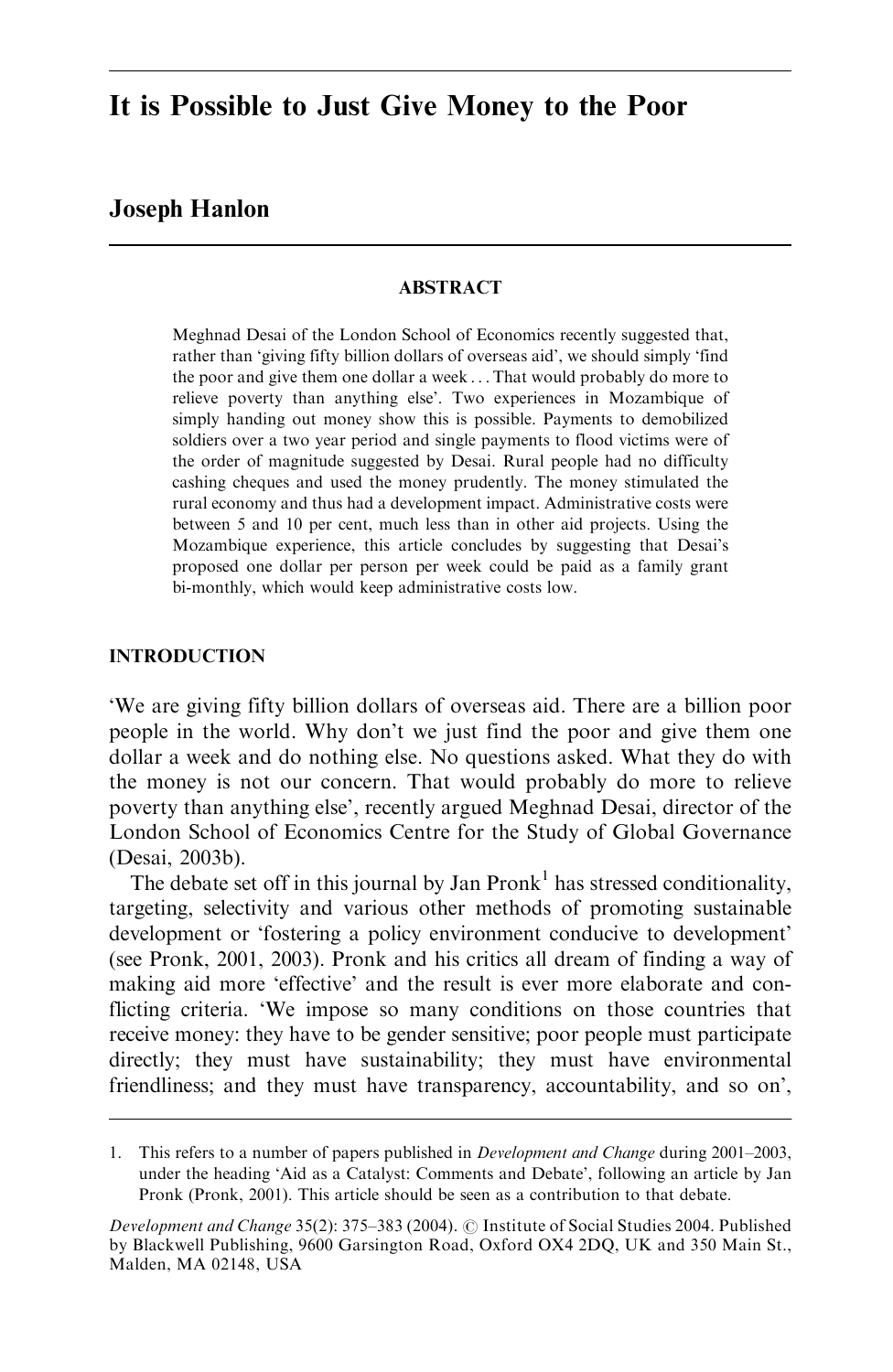comments Lord Desai. 'If we think of our own historical development process, or that of any developed country, none of the criteria was fulfilled . . . Why, just because we give a pittance to other people, do we expect such bossy behaviour to be received properly? I do not understand why we think that it will be effective in removing poverty, whatever desire we have to show that we are virtuous' (Desai, 2003a).

In his comment on the Pronk article, Santosh Mehrotra notes that aid is most effective if it is allocated simply according to poverty (Mehrotra, 2002). Pronk himself points to the 'need for a permanent world system of market corrections, income transfers, social securities and public services, just as with individual national economies' (Pronk, 2003).

Would it be feasible to simply consider aid as an income transfer to the poorest, and just give one dollar a week to poor people, as Desai proposes? In this article, I will point to recent reports which show that this has been done twice in Mozambque in the past decade, and both times has been efficient and successful. The first example is demobilization payments given to former fighters in Mozambique's civil war, in which nearly 93,000 former soldiers were given roughly US\$ 2 a week for two-and-a-half years, at an administrative cost of only 5 per cent (Christie and Barnes, 2001). The second example was a payment of US\$ 92 to 106,000 families affected by a flood in 2000 (Miller, 2002). Both used cheques which had to be cashed by named individuals, and had administrative and overhead costs of only 5 per cent.

#### CASH FOR DEMOBILIZED SOLDIERS

Mozambique's decade-long civil war ended with a peace accord in 1992, a United Nations-monitored two-year peace process, and highly praised multi-party elections in 1994 (see Hanlon, 1996 for more details). A total of 92,881 troops from both sides were demobilized. They were given their salary for two years, the first six months paid by the government and the next eighteen months paid by donors through a US\$ 35.5 million trust fund administered by the United Nations Development Programme (UNDP). Payments were made from mid-1994 until mid-1996. Ordinary soldiers constituted 51 per cent of the total demobilized and their salary, 75,000 meticais, was the local currency equivalent of US\$ 7 per month in 1995 and 1996. Lower level officers constituted another 35 per cent of the demobilized, with salaries worth US\$ 10–24. Because of a falling exchange rate, the trust fund had money left over, and in early 1997 each demobilized soldier was given an extra US\$ 52, regardless of rank (Christie and Barnes, 2001).

The United Nations Mission in Mozambique (ONUMOZ) set up a special demobilization Technical Unit, which issued all demobilized soldiers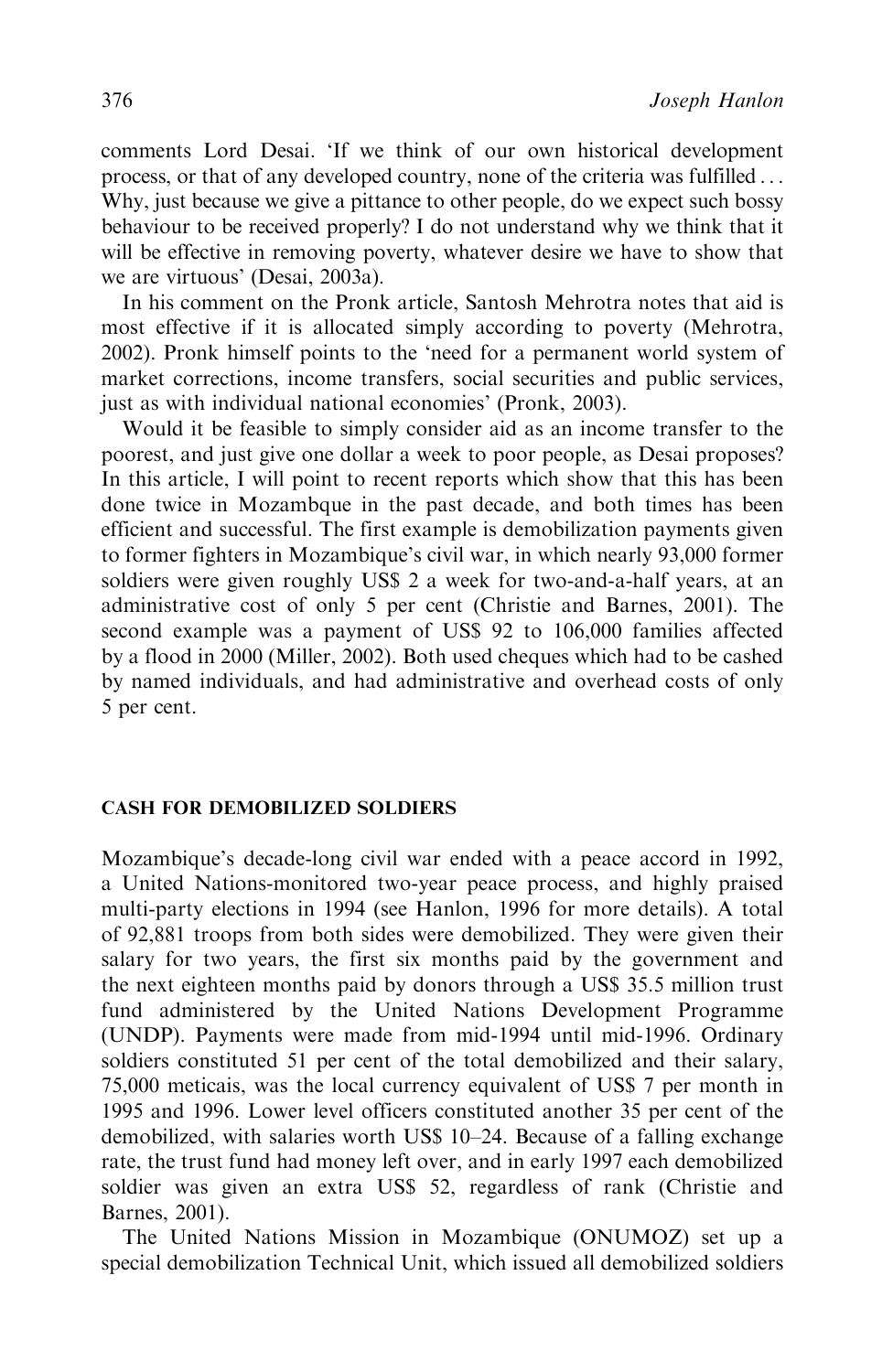with a photo identity card and set up a database. Soldiers could choose to be demobilized anywhere in Mozambique and were provided with transport as part of the demobilization process. The eighteen months of money from the donor trust fund (plus the unexpected additional money) was to be paid to demobilized soldiers every two months at the branch of the People's Development Bank (BPD, Banco Popular de Desenvolvimento), or at a post office which served as a BPD branch, which was nearest to the place the demobilized solider chose to go.

Using the Technical Unit database, UNDP printed books of vouchers or cheques for each soldier, which they presented with their identity card at the branch of the bank every two months. Despite the very low level of education (one-third had no schooling and one-third had only primary schooling) the demobilized soldiers had few difficulties handling cheques; in a followup survey fewer than 7 per cent of the demobilized soldiers said they had problems in cashing their cheques (Christie and Barnes, 2001).

Perhaps the biggest difficulty was that, at the time, the BPD had branches or post office branches in only 68 out of 128 districts; this meant that onethird spent US\$ 2–4 (a significant part of US\$ 14) in order to go to the nearest town with a bank to collect payments. The problem would be worse now, because BPD has since been privatized and many of its rural branches closed as unprofitable.

The administration costs were very low  $-$  2.5 per cent to UNDP's reintegration support unit, 0.5 per cent for UNDP headquarters, and 2.5 per cent for BPD (Christie and Barnes, 2001). So of US\$ 35.5 million allocated, only US\$ 1.8 million was spent on overheads and US\$ 33.7 million went directly to beneficiaries – a far higher percentage than with normal aid projects.

What were the development and economic impacts of these cash payments? By the end of the payment period 86 per cent said they were involved in at least some agricultural activities; thus, the money was not their only means of survival, but rather was important as cash on top of their subsistence. The survey showed that the money was largely used locally to help to sustain their extended families and for basic necessities. For the final lump sum, 46 per cent said some would be spent on school fees for children (Barnes, 1997a). The money seems to have been particularly important in restarting economic activity in war-affected areas. One study showed that these cash payments gave 'a new impetus to social life, especially in rural areas' (Lundin et al., 2000).

Most of the money was used for current expenses and only 21 per cent was used for investment in farms or businesses. This leads one study to conclude that 'the money did not contribute significantly to development', perhaps because it 'was not enough to start a sustainable livelihood' (Lundin et al., 2000). But it is useful to note that the amount of money being distributed was far less than the US\$ 1 per week suggested by Desai. The average family size for demobilized soldiers was 7.5 people, and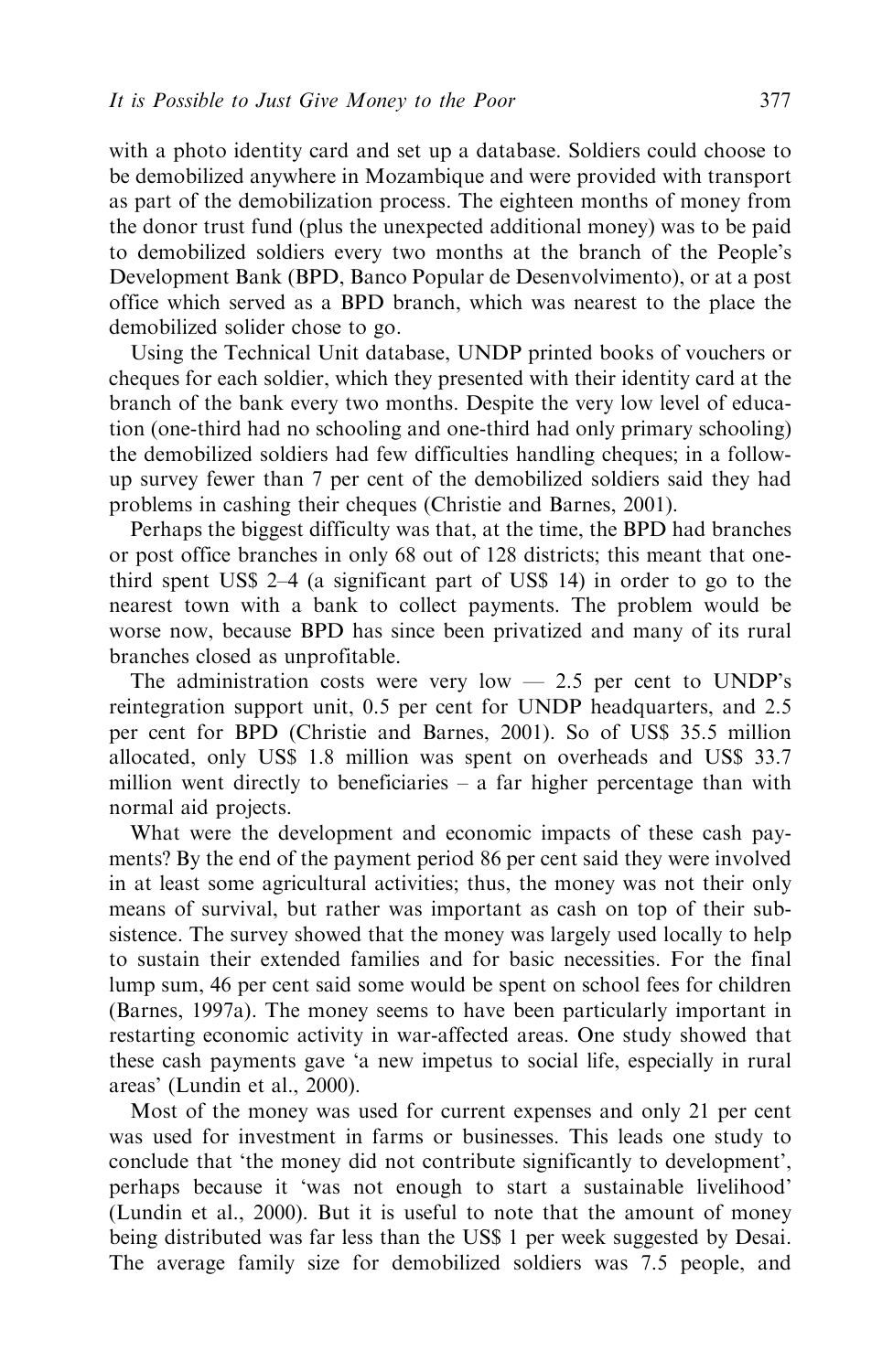ordinary soldiers were only receiving US\$ 7 per month, which per person is one quarter that suggested by Desai.

### CASH FOR FLOOD VICTIMS

The worst flood in 150 years hit southern Mozambique in early 2000 (see Christie and Hanlon, 2001 for more details). From December 2000 to April 2001 the United States Agency for International Development (USAID) gave cash grants of 1.5 million meticais (about US\$ 92) to each of 106,280 flood-affected rural families, in what its own evaluation called a 'unique' project. It had been hoped to distribute the money between August and October 2000, very quickly after the flood, when it would support resettlement. But this was delayed by several factors, including delays by the US Congress in approving funds and a longer than expected time needed to identify beneficiaries and set up the distribution (Miller, 2002). By the time the money was distributed, most people had already rebuilt their houses, for example. But this makes it a much better test of simply handing out money to poor people under something approaching normal conditions.

'Beneficiary identification was a difficult process', notes the USAID evaluation. Initially 219,083 families were identified, and this was reduced to 106,280 by imposing tighter criteria. It was decided that money would be given only to women heads of households for two reasons: polygamy is common and thus a woman and her children were considered to be a family, and 'additionally, the project managers felt that women might be better than men in making spending decisions reflecting family priorities' (Miller, 2002).

After registration, distribution of the money was done at 167 sites covering 730 villages over a period of 94 days. Advance teams informed villages of the distribution dates and village chiefs and village secretaries were asked to organize registered recipients on that date. A local bank working for USAID, Banco Commercial e de Investimento (BCI), organized the delivery of pre-prepared cash packets and provided tellers at distribution sites. A private security firm was present. Chiefs organized recipients in queues. Each eligible recipient was given an identification ticket and a cheque and dipped their index finger in indelible ink (in a system also used in Mozambique to prevent multiple voting during elections). Recipients then went immediately to the bank teller where they cashed their cheque (Miller, 2002).

The implementation cost was small. The grants programme was one-third of a larger post-flood recovery programme, which had a total administrative cost of 10 per cent, which the evaluation notes is much less than the administrative share of other distributions, such as food aid (Miller, 2002). Probably the largest single cost was the identification and registration of flood victims and exclusion of those not eligible. So the actual cost of simply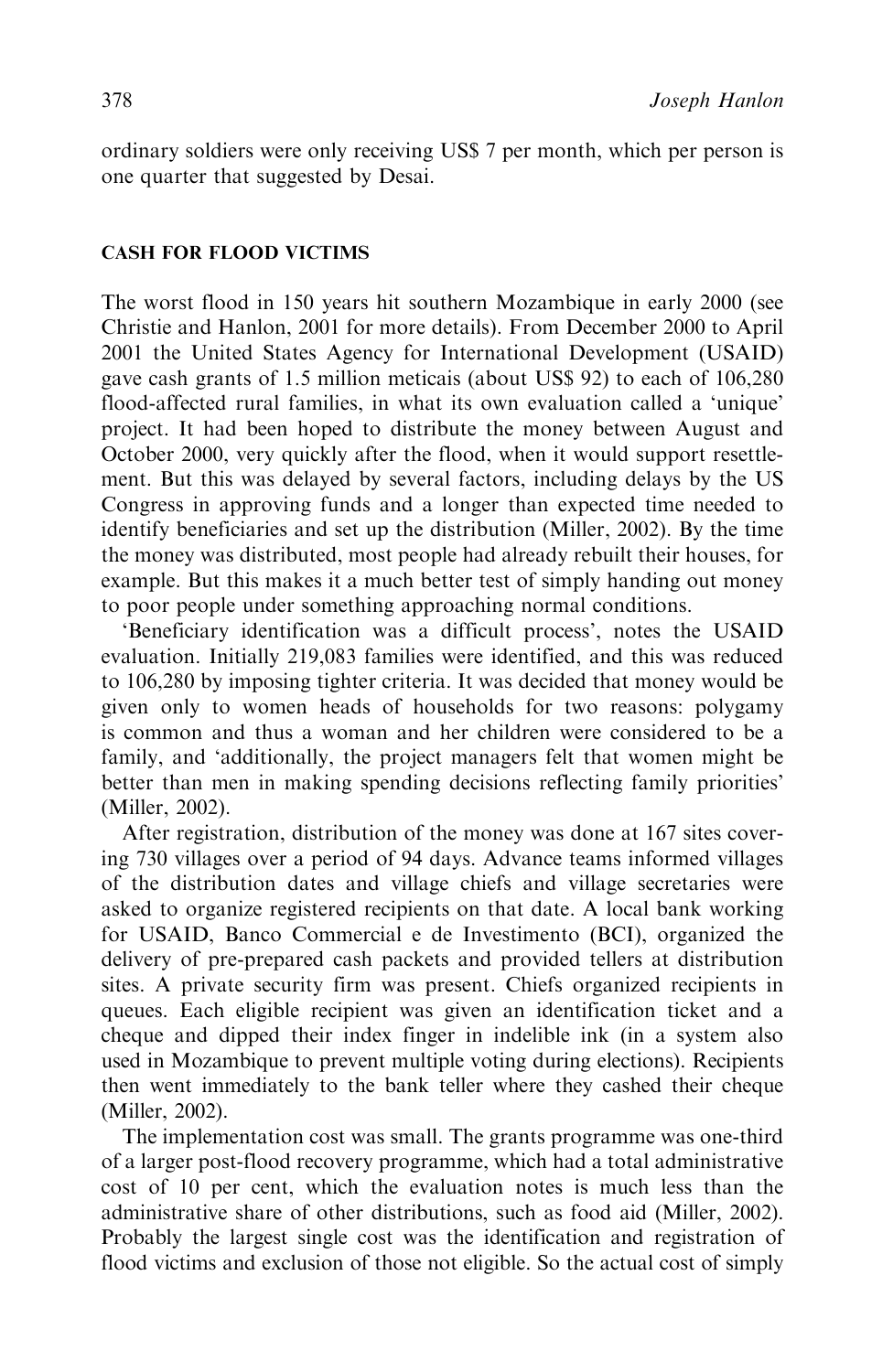distributing the money was probably only 5 to 10 per cent of the money distributed.

The distribution of funds was intentionally rural, and recipients were mainly poor subsistence farmers; 96 per cent of recipients earned their income primarily from agriculture. A subsequent survey found most of the money was spent for basic consumption: 18 per cent of the grants was spent on household goods such as dishes and blankets and on consumer products, 12 per cent on clothes, and 7 per cent on food. But some was for investment, including 14 per cent for livestock, 8 per cent for seeds, 4 per cent for equipment and 9 per cent for construction materials, 'suggesting a long-term development consequence of the programme', according to the evaluation (Miller, 2002).

The use of the money was very diverse. Some was used to repay debts, some to make repairs to equipment and machinery, and one woman used the money to repay her bride price (lobolo) in order to divorce her husband. The female heads of household surveyed estimated that only 1.5 per cent of the money was spend on alcohol (Miller, 2002).

Of the total amount, 55 per cent was spent in the village, 18 per cent in a nearby town and 14 per cent in the district capital, so that 87 per cent remained within the district. Interviews with retailers suggested that as much as half the money was spent on goods produced within Mozambique. Thus the grants seem to have stimulated both the local and national economy (Miller, 2002).

#### COULD IT BE DONE MORE WIDELY?

These two examples show that it is possible to issue cheques in the range of US\$ 15 to US\$ 100 to illiterate and poorly educated rural Mozambicans, that the cheques can be cashed and the money used sensibly, and that the administrative cost can be brought down to just 5 per cent. In both projects, selecting beneficiaries and excluding others increased the set-up costs in ways which would not have been the case had it been a universal benefit.

How might one pay Desai's one dollar per person per week? Probably the simplest way would be as a family credit, paid every two months in the same way as the demobilized soldiers were paid. For an average family of seven people that would be US\$ 60 every two months. It might not be unreasonable to give preference to naming a woman as head of household, if possible.

To make the system work would require two things — a proper identification system and an adequate banking system. Mozambique already issues photo electoral registration cards for voters and does an annual re-registration exercise for people who have moved, to add those who have reached 18 years old, and delete those who have died. Mozambique also issues identity cards, which most adults carry. Thus it should not be too difficult or costly to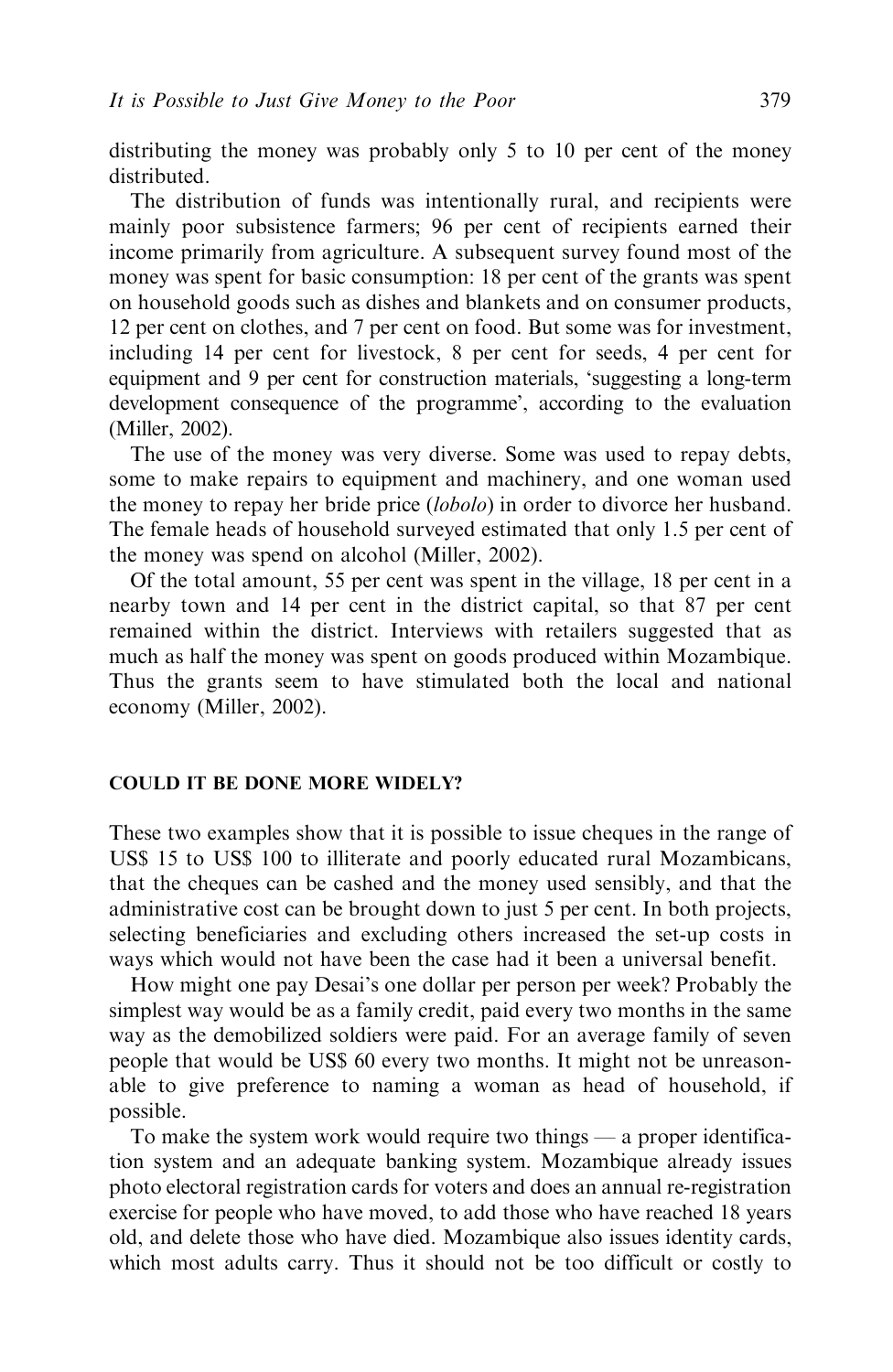upgrade the population register to ensure its accuracy, and to regularly update the family entitlement cards, perhaps annually. Cheques might be issued at the same time. It would not be unreasonable to ask heads of households to obtain confirmation from a village secretary or chief or local teacher or church leader of any changes in family status — births, deaths, children leaving home — and to ask the heads of households to go to the district capital once a year to update their entitlement record. For the electoral system, Mozambique uses mobile registration brigades which go to every village, and such a system could also be used. The budget for updating the electoral register in 2003 was US\$ 13 million for nearly 8 million voters (Fauvet, 2003), so one might estimate that the cost of updating entitlement cards and related records and issuing cheques, perhaps on an annual basis, at US\$ 1.50 per person per year, 3 per cent of the money being given.

Cheques were cashed and money was distributed in both exercises by a commercial bank, and it would seem sensible to continue such a system. At the very least this would encourage the expansion of the rural banking system; post offices could also be used, and some sort of mobile banks would probably be required, as they were for distribution of the flood money. BPD was paid 2 per cent to dispense the money for demobilized soldiers and to provide proper accounts, and a similar percentage should be sufficient for this exercise. Thus it does seem possible to keep the costs at under 5 per cent of the money given out.

The one remaining issue is that even in the poorest countries, some people already earn more than US\$ 1 per day, and should not be eligible. For Mozambique and indeed for most of Africa, the percentage of people over the threshold is small, and it would cost almost as much to exclude them as to pay them. Perhaps the sensible answer is to make the benefit taxable and adjust the tax rates to claw back most of the family benefit given to people already paying tax.

# SOUTH AFRICA AND THE BASIC INCOME GRANT

The only place where across-the-board cash payments is being treated as a serious possibility is Mozambique's neighbour, South Africa. A government commission headed by Professor Vivienne Taylor of the University of the Western Cape in 2002 called for a 'basic income grant' of Rand 100 (then about US\$ 10, in mid 2003 about US\$ 13) per month to be paid to every South African, unconditionally (Taylor, 2002). Although the government says it is 'philosophically opposed' to making payments to 'able-bodied South Africans', the proposal is gaining support from trades unions as well as economists and poverty researchers (Munusamy, 2002). South Africa is very different from the very poor countries where people would receive Desai's US\$ 1 a week, but the debate again shows that it is possible. South Africa is a lower-middle income country (DAC, 2003), with only one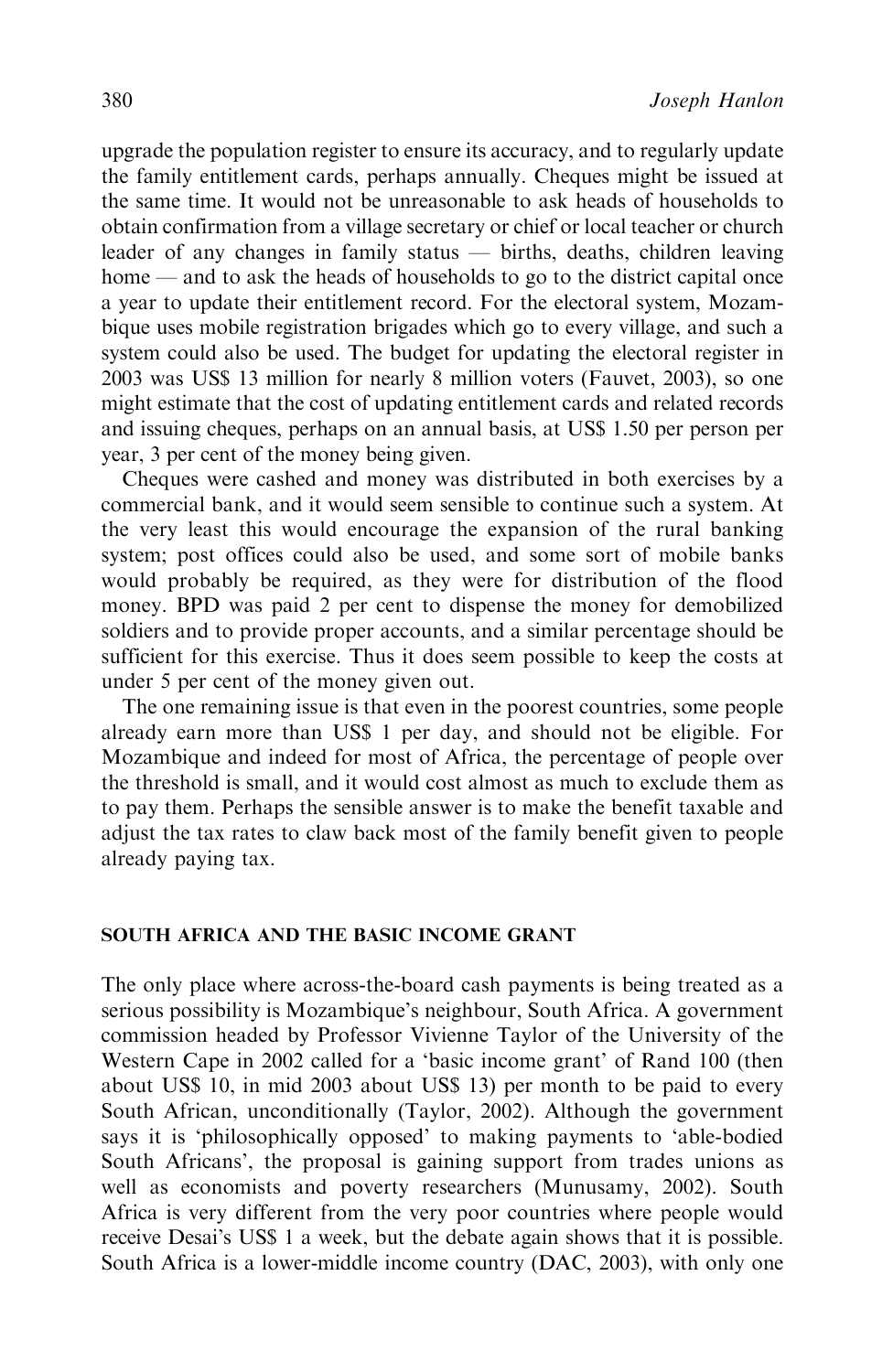quarter of its population on an income of less than US\$ 1 a day (Thurlow, 2002) but with 45 per cent living below US\$ 2 per day (Taylor, 2002). Mozambique uses a different poverty measure, but the only study done so far shows that more than 70 per cent of the population lives on less than US\$ 0.70 per day (MPF et al., 1998).

South Africa's basic income grant would not rely on aid, but would be funded by the government itself, in an attempt to redress the heritage of apartheid. A study by the Economic Policy Research Institute in South Africa showed that although the grant would cost Rand 44 billion per year, half of that would go to the better off and would be recouped by a mix of income tax changes and value added tax. The net cost would be Rand 24 billion, about 2 per cent of GDP. It concludes that 'the basic income grant is feasible, affordable, and supportive of poverty reduction, economic growth, and job creation' (Samson et al., 2002). A new identity card system is being introduced and it is expected that by 2005 all South Africans will have the cards, which would further simplify administration of the grant. A universal basic income grant costs less to administer because it has 'none of the costs associated with a benefit targeted through a means test' and will have a higher takeup rate because it lacks the stigma of a means-tested benefit (Taylor, 2002), while its automatic nature reduces the possibilities for corruption (Samson et al., 2002).

South Africa already operates a state old age pension which is nearly universal, with an 85 per cent take up. Finance Minister Trevor Manual acknowledges the pension as the government's most important poverty alleviation programme. 'The majority of people in poverty who are not white live in three generation households, and the grant is typically turned over for general family use', Manual noted. 'For black South Africans, each pensioner's income helped five other people in the household' (Samson et al., 2002).

Thus South Africa shows it is possible to hand out money to the poor, through a universal benefit to the elderly; a basic income grant for everyone is possible and seems increasingly likely. South Africa can fund such a programme from its own resources, but for poorer countries, there seems no reason not to use donor funds for such a programme.

#### WHY NOT JUST GIVE MONEY TO THE POOR?

We have shown that it is possible and quite efficient to simply give money to the poor. In the case of Mozambique, the money seems to have been used wisely. Poor people used it mainly to raise their standards of living, but some of the money was spent on productive investment and the money did seem to stimulate the local economy, which suggests it has a developmental impact. The USAID evaluation concluded that 'the fundamental principle of a cash grant program — that without any conditions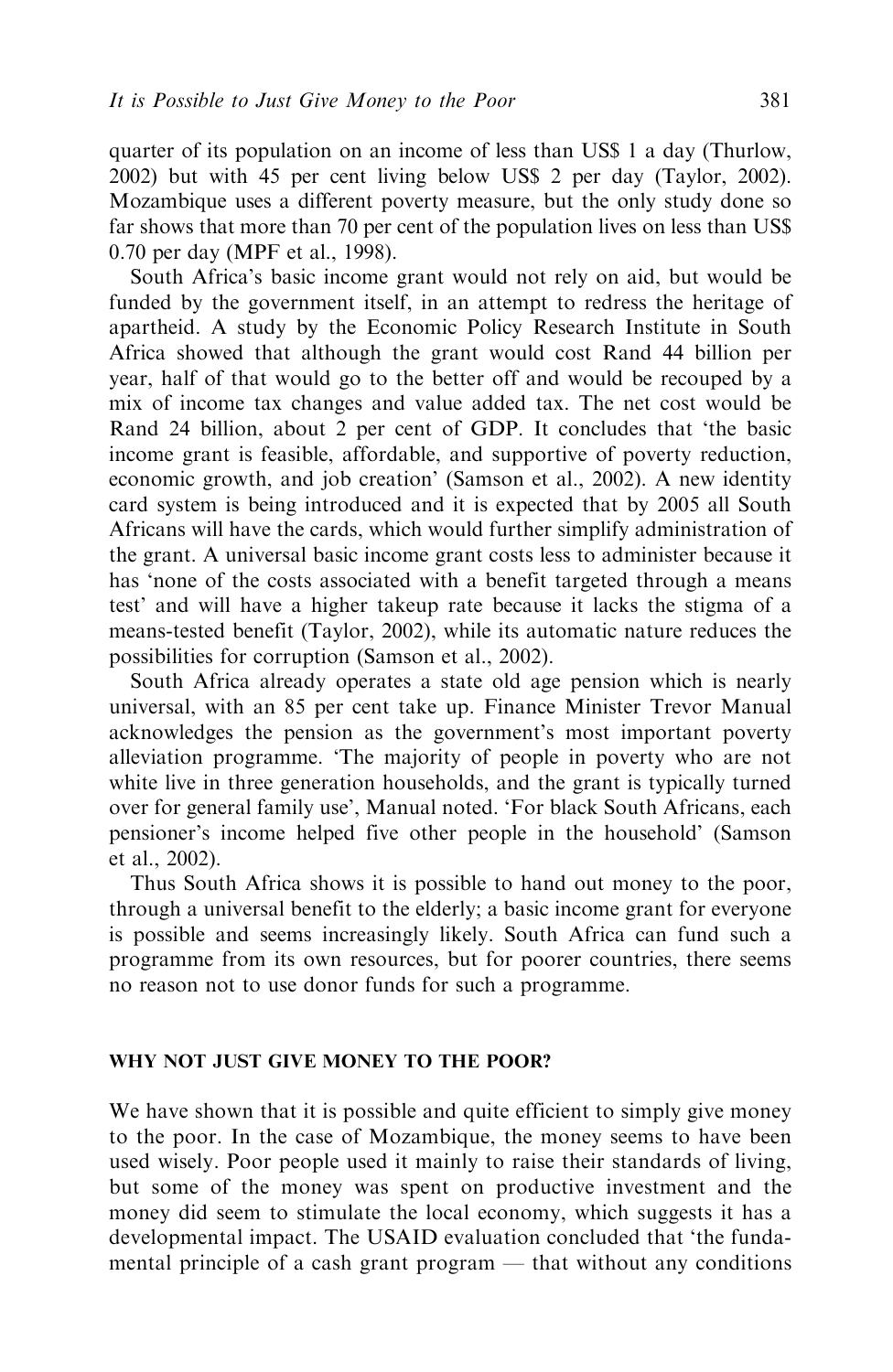attached, households would make prudent use of the money  $-$  was confirmed' (Miller, 2002).

Meghnad Desai comments that 'I would love to think that if we could give money — perhaps not to governments but directly to the citizens of poor countries — it could somehow enable them to make their own effort to get out of poverty. We are not giving enough attention to how poor people get themselves out of poverty. We always assume that we must do it for them' (Desai, 2003a).

Which leads to the fundamental question that has dogged charity and aid in the West for more than a century: are the poor poor simply because they lack money, or are they poor because of their own stupidity and cupidity? To maintain our own self-respect, we in the North need to believe that we deserve to be rich — that we are rich because we are smarter or harder working or 'better' in some way. Thus we have created an entire 'aid industry' of agencies setting conditions to change behaviour, of development ministries selecting those countries which act as we think they should, of high cost field workers telling peasants how to behave, and so on. We create schools of development studies and journals such as Development and Change. But how much development does it accomplish?

We have created an industry with tens of thousands of jobs for people in the North, who receive cash grants not of US\$ 1 a week but more than US\$ 500 a week. Nor is it just in the North. Aid recipient countries have developed an elite which has become well off through the administration of aid — government officials, consultants, local aid agency staff and workers in non-government organizations which have contracts with international agencies. Jan Pronk notes that despite the best efforts of donors, 'in many instances aid is still serving the interests of a ruling elite rather than those of society as a whole, and particularly the poorest population strata' (Pronk, 2003). So there are a great many people in donor and recipient countries who have a vested interest in continuing the present system, and who will argue that if you simply give poor people money, they will waste it. And it is hardly surprising that, as the USAID evaluation notes, the Mozambique experiment was a 'unique' exercise. But it showed that it is not difficult to simply give people US\$ 1 a week if we want to do it.

Perhaps we should at least consider the possibility that the main cause of poverty is simply lack of money, and at least run an experiment of giving poor people US\$ 1 a week. Lord Desai comments: 'People often say, ''These problems are not solved by throwing money at them". I say, "Just try"' (Desai, 2003a).

## **REFERENCES**

Barnes, S. (1997a) 'The Socio-Economic Reintegration of Demobilised Soldiers in Mozambique: The Soldiers' View'. Maputo: United Nations Development Programme.